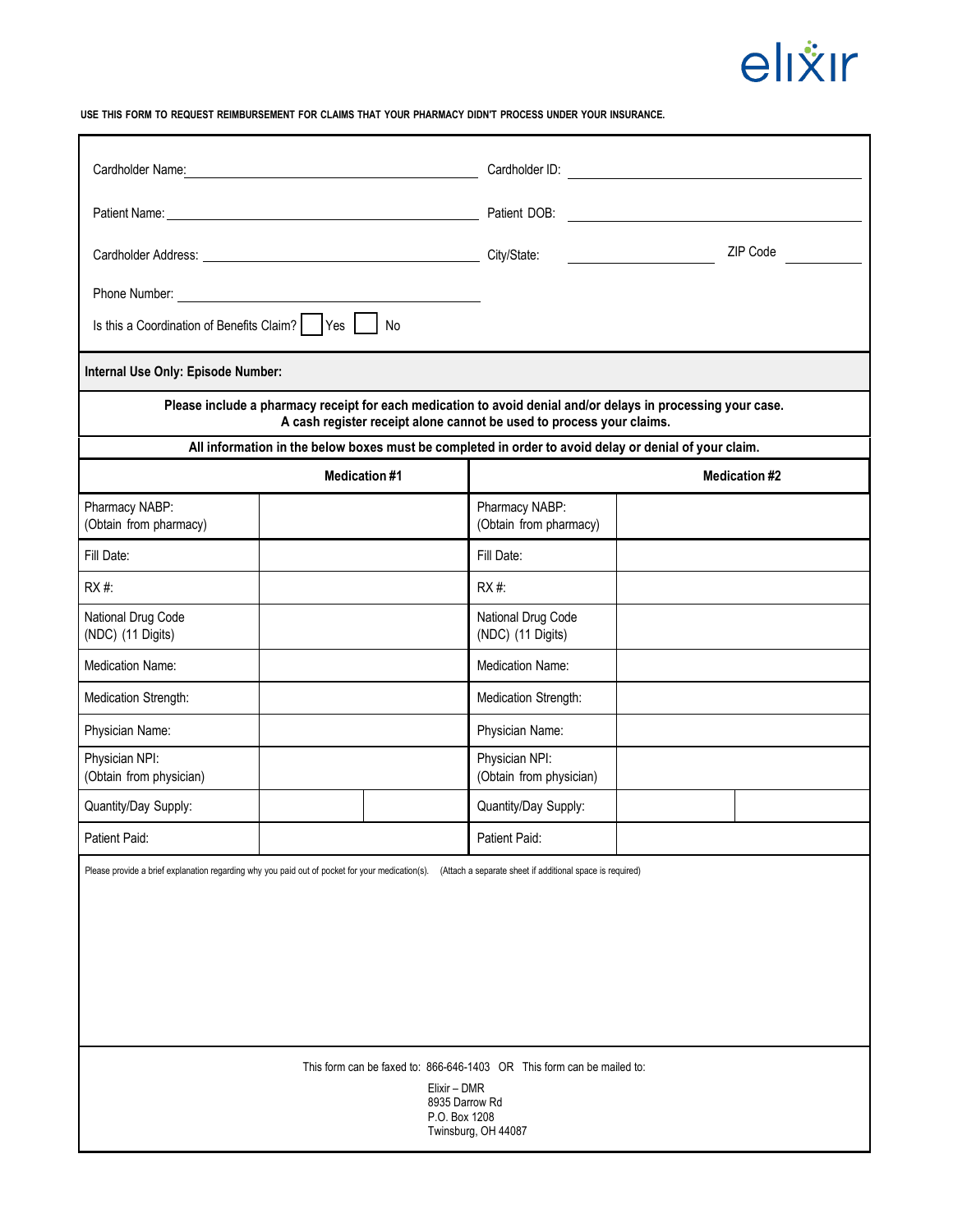

| <b>Additional Medication</b>              |                                           | <b>Additional Medication</b> |
|-------------------------------------------|-------------------------------------------|------------------------------|
| Pharmacy NABP:<br>(Obtain from Pharmacy)  | Pharmacy NABP:<br>(Obtain from Pharmacy)  |                              |
| Fill Date:                                | Fill Date:                                |                              |
| RX#                                       | $RX#$ :                                   |                              |
| National Drug Code<br>(NDC) (11 Digits)   | National Drug Code<br>(NDC) (11 Digits)   |                              |
| <b>Medication Name:</b>                   | <b>Medication Name:</b>                   |                              |
| Medication Strength:                      | Medication Strength:                      |                              |
| Physician Name:                           | Physician Name:                           |                              |
| Physician NPI:<br>(Obtain from Physician) | Physician NPI:<br>(Obtain from Physician) |                              |
| Quantity/Day Supply:                      | Quantity/Day Supply:                      |                              |
| Patient Paid:                             | Patient Paid:                             |                              |
| <b>Additional Medication</b>              |                                           | <b>Additional Medication</b> |
| Pharmacy NABP:<br>(Obtain from Pharmacy)  | Pharmacy NABP:<br>(Obtain from Pharmacy)  |                              |
| Fill Date:                                | Fill Date:                                |                              |
| RX #:                                     | RX #:                                     |                              |
| National Drug Code<br>(NDC) (11 Digits)   | National Drug Code<br>(NDC) (11 Digits)   |                              |
| <b>Medication Name:</b>                   | <b>Medication Name:</b>                   |                              |
| Medication Strength:                      | Medication Strength:                      |                              |
| Physician Name:                           | Physician Name:                           |                              |
| Physician NPI:<br>(Obtain from physician) | Physician NPI:<br>(Obtain from physician) |                              |
| Quantity/Day Supply:                      | Quantity/Day Supply:                      |                              |
| Patient Paid:                             | Patient Paid:                             |                              |

All information in the below boxes must be completed in order to avoid delay or denial of your claim.

For additional medications, attach a separate page.